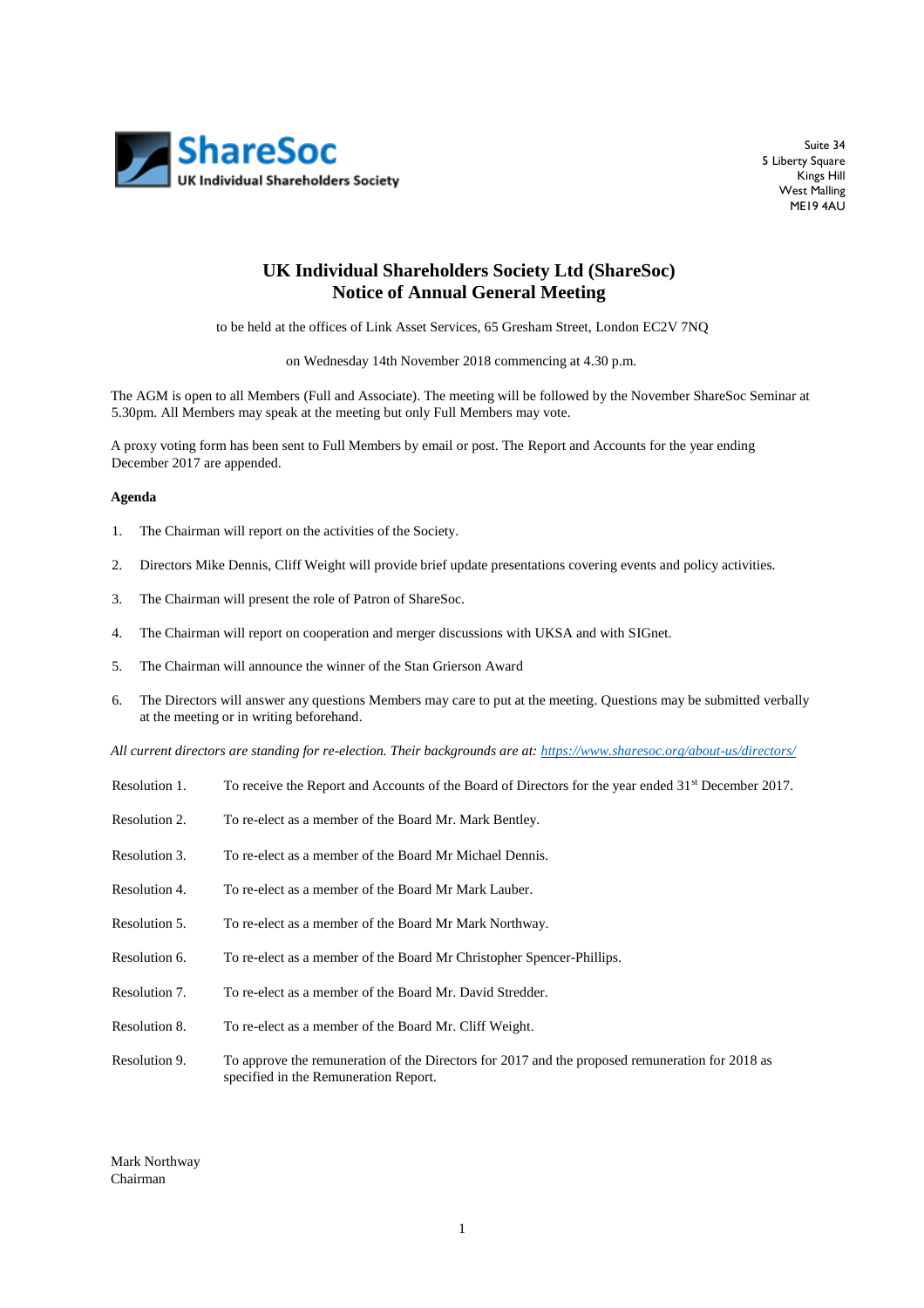# **Chairman's Report**

I have the pleasure of reporting a successful and vibrant year in which your Society's membership, influence and financial position have all continued to improve.

#### **Membership**

Total membership increased to 3,999 during 2017 (+10.7%). Subscribing (full) membership increased to 771 (+23.0%) over the same period. This healthy growth as continued into 2018, with full membership standing at 897 at the end of the third quarter. We are very conscious that current membership levels represent only a very small proportion of the UK individual shareholder universe, and we continue to explore ways of delivering ShareSoc's value to a broader audience.

#### **Finances**

ShareSoc is a not-for-profit organisation, and we look to plough revenues back into improved Member services while maintaining a prudent cash buffer. Turnover reduced by 10% in 2017 to £76,641 due to lower levels of donations following completion of the web project. This was more than offset by a reduction in cost of sales, resulting in a 28% increase in gross profit to £30,231. Administrative costs were held constant, allowing the Society to report a £2,691 profit before tax (2016: £3,669 loss). The financial position has continued to improve during 2018 due to increased membership, donations and revenue from events.

The Society has one part-time employee, Kate Monda, who looks after membership and administration. We also use contract staff to expand our resources where necessary.

#### **Directors**

Your Board comprised eight Directors at the beginning of 2017. Roger Lawson ceased to be a Director in May 2017, although he remains an active member of, and contributor to, the Society.

ShareSoc's successes have place an increasing workload on the Board, and this year we have decided to increase the number of directors from seven to a maximum of ten. Specifications have been prepared following last year's skills review, with a view to further improving the utility and effectiveness of the Board, and a recruitment campaign is underway.

The Directors bring an invaluable mix of professional investing and broader financial experience. They work tirelessly to promote the interests of individual investors and of ShareSoc. Much of the work undertaken is of a direct, executive nature and involves significant commitment of time and effort on a voluntary basis. I would like to thank my fellow Directors for their hard work and selfless dedication to the Society's interests throughout the year.

#### **Patron**

Your Board has decided to create the role of Patron of ShareSoc. A Patron will be a senior and influential figure from government or from the investment world, and will assist the board by raising ShareSoc's profile, by promoting the activities and aims of the society and by contributing positively to its public image. The appointment will be for an initial term of three years.

# **Member Services**

Seminars: the monthly programme continues to be popular with Members, particularly in London. The format comprises three or four company presentations, accompanied by topical presentations by ShareSoc Directors, and networking over a buffet meal and wine. We now run regular seminars in London, Manchester and Birmingham.

Masterclasses: these larger events focus on education, networking and discussion. We did not run a Masterclass during 2017, but we did run one at Mello Derby in May 2018 which was very well attended.

Newsletters: we produced eleven newsletters in 2017, and one per month so far in 2018. We have seen increasing engagement from Members both in providing content and in responding to articles. We are very grateful to those Members who regularly supply articles, AGM reports and other content, and would encourage others to consider sharing their thoughts via this medium.

Website: the new website has substantially improved Member access to ShareSoc resources. We are now preparing for the second phase of development, which will improve our offering behind the paywall and further improve our Member networking offering.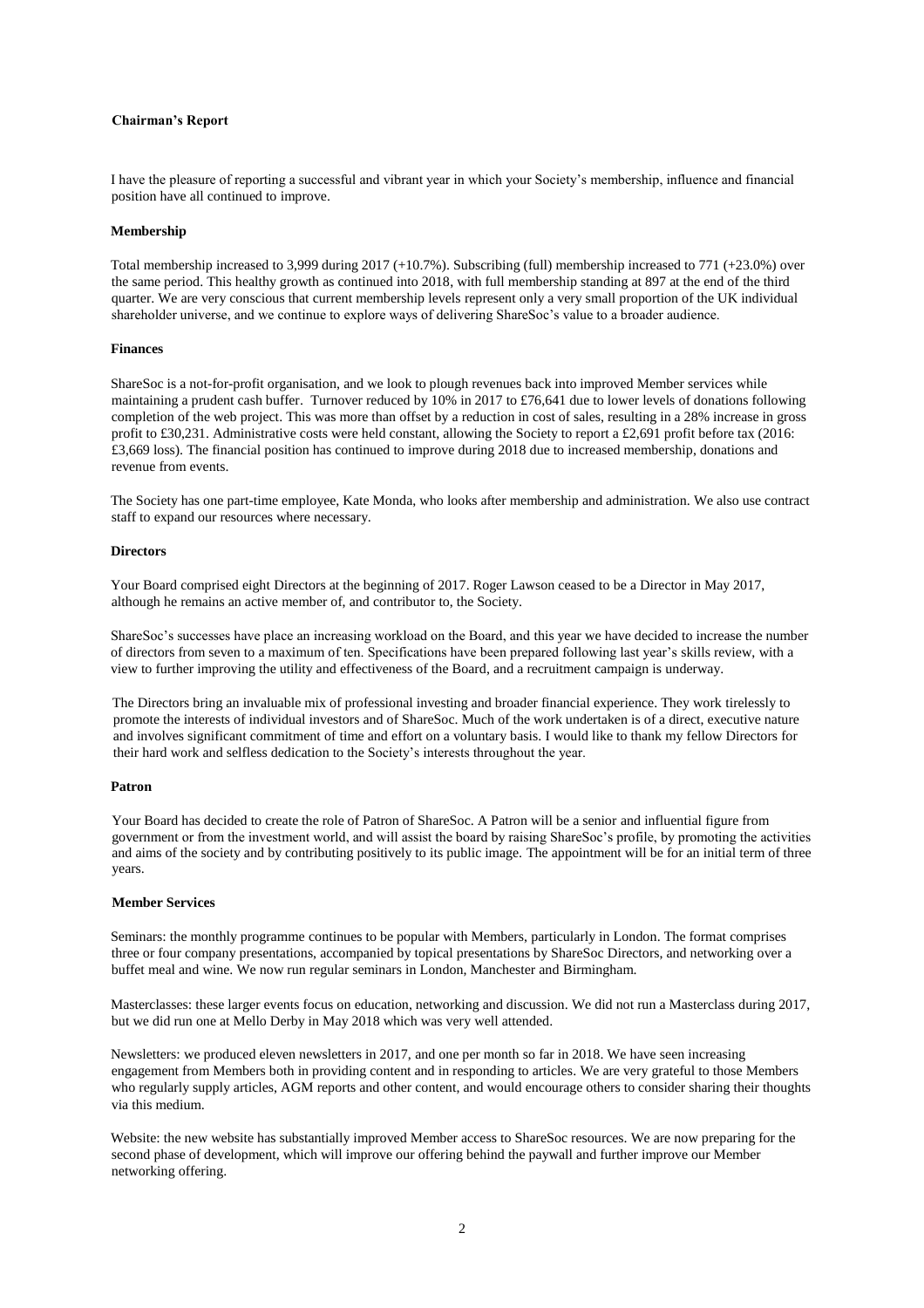#### **Policy Campaigns**

Shareholder Rights: this initiative focuses primarily on the erosion of shareholder rights as a result of the widespread use of nominee accounts by stockbrokers and financial intermediaries. These issues have recently been highlighted by the Unilever simplification proposals, which have underlined the issues of shareholder disenfranchisement.

Directors' Remuneration: this campaign targets excessive CEO pay levels within both FTSE and AIM companies. ShareSoc has issued its own best practice remuneration guidelines and is urging companies to formally adopt these.

AIM Reform: ShareSoc has on many occasions objected to the light touch regulation of the AIM market, the poor governance record and high failure rate of companies which have chosen to list there.

# **Company Campaigns**

Current company campaigns include Redcentric (misstatement of accounts), RBS (shareholder engagement), Blancco (misstatement of accounts) and a VCT Subgroup which monitors the sector. We continuously review the behaviour of companies on behalf of individual investors and will establish further formal campaigns where such action is warranted.

The Alliance Trust campaign was closed during the year following the successful restructuring of the group.

Post year-end, a major focus has been the Beaufort Securities insolvency, which threatened the ring-fenced assets of several thousand UK individual investors. We were active in assisting investors, getting our preferred candidates onto the Creditors Committee, and bringing pressure on the government and the administrators to find a reasonable solution.

# **Europe**

ShareSoc remains a member of Better Finance and of the Worldwide Federation of Investors. We actively participate in meetings in order to stay abreast of shareholder issues around the world. We are keen to ensure a level playing field for international investors to buy, sell and vote across national borders.

# **UK Shareholders' Association (UKSA) and SIGnet**

ShareSoc and UKSA have been continued to cooperate closely on policy matters, and have broadened the scope of cooperation to include education and newsletters. This cooperation is undertaken with a view to eventual merger. Progress has been intentionally slow in order to allow both organisations the opportunity to test the benefits of a potential union before committing to a full union.

We have also been in discussion with SIGnet, an investor networking and education organisation. We are exploring the benefits of bringing SIGnet under the ShareSoc umbrella, providing them with an organisational and membership solution while enhancing ShareSoc's own networking and educational offering.

# **Stan Grierson Award**

This year's award goes to Nandish Haria for his role in the Beaufort Securities campaign, with special mention again to Leon Boros and Roger Lawson.

#### **Member Involvement**

Your Society relies on Members to assist us in the following ways:

- Subscriptions: we ask Associate Members to become Full (subscribing) Members.
- Membership: we encourage you invite investors from your network to join us.
- Events: we value recommendations of quality investee companies as presenters.
- Newsletter: we greatly appreciate Member write-ups of AGMs, or articles on investment topics.
- Local meetings: we welcome offers of assistance in organising or promoting local meetings or events.

We look forward to hearing from you.

Mark Northway Chairman